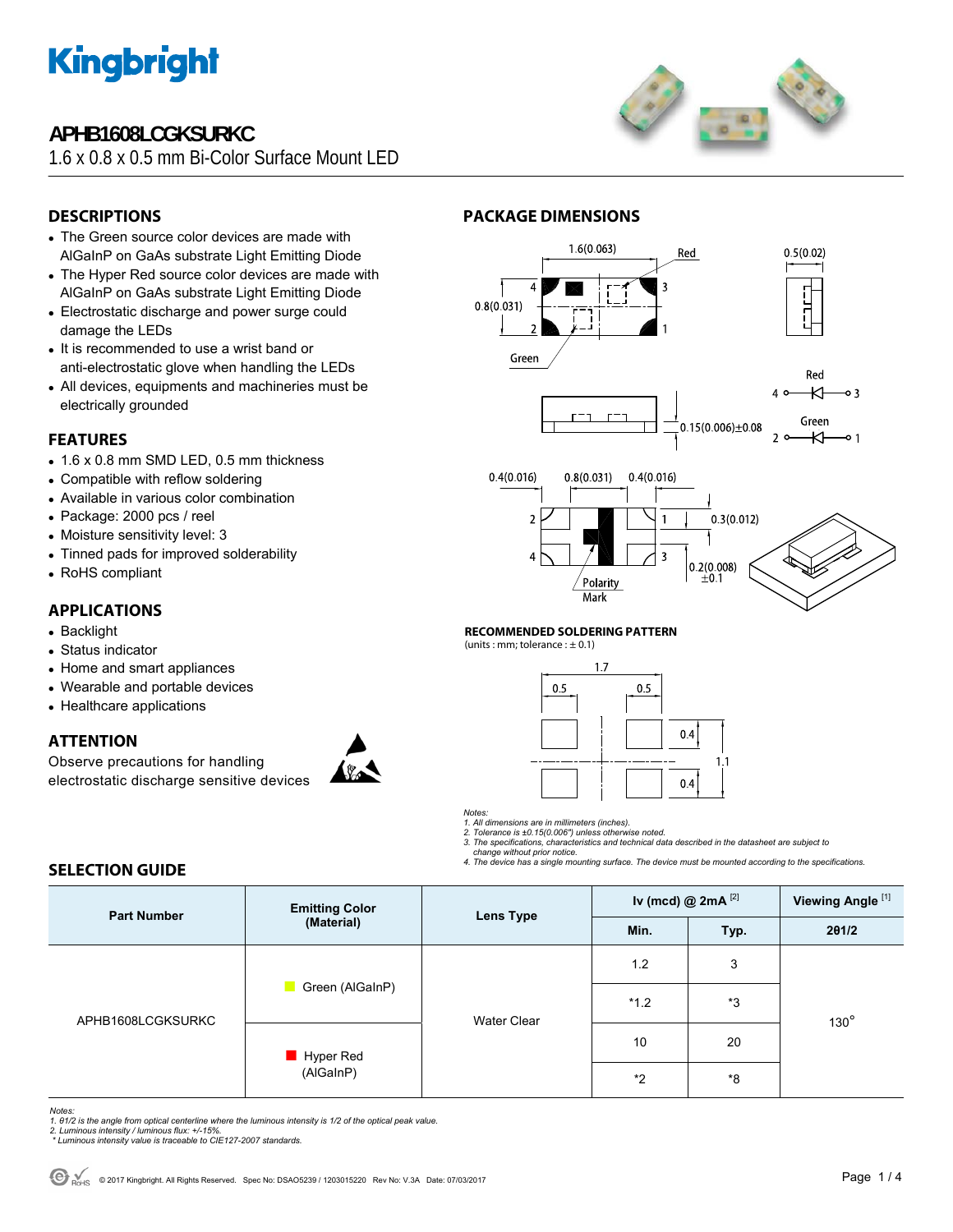## **ELECTRICAL / OPTICAL CHARACTERISTICS at TA=25°C**

| <b>Parameter</b>                                   | Symbol                     | <b>Emitting Color</b>     | Value      |                          |            |             |
|----------------------------------------------------|----------------------------|---------------------------|------------|--------------------------|------------|-------------|
|                                                    |                            |                           | Min.       | Typ.                     | Max.       | <b>Unit</b> |
| Wavelength at Peak Emission $I_F$ = 2mA            | $\Lambda_{\rm peak}$       | Green<br><b>Hyper Red</b> |            | 574<br>645               |            | nm          |
| Dominant Wavelength $I_F$ = 2mA                    | $\lambda_{\text{dom}}$ [1] | Green<br><b>Hyper Red</b> |            | 570<br>630               |            | nm          |
| Spectral Bandwidth at 50% Φ REL MAX<br>$I_F = 2mA$ | Δλ                         | Green<br><b>Hyper Red</b> |            | 20<br>28                 |            | nm          |
| Capacitance                                        | C                          | Green<br><b>Hyper Red</b> |            | 15<br>35                 |            | pF          |
| Forward Voltage $I_F$ = 2mA                        | $V_F$ <sup>[2]</sup>       | Green<br><b>Hyper Red</b> | 1.5<br>1.5 | 1.9<br>1.75              | 2.1<br>2.1 | v           |
| Reverse Current ( $V_R$ = 5V)                      | <sub>R</sub>               | Green<br>Hyper Red        |            | $\overline{\phantom{0}}$ | 10<br>10   | uA          |

*Notes:* 

1. The dominant wavelength (λd) above is the setup value of the sorting machine. (Tolerance λd : ±1nm. )<br>2. Forward voltage: ±0.1V.<br>4. Excess driving current and / or operating temperature higher than recommended conditio

### **ABSOLUTE MAXIMUM RATINGS at T<sub>A</sub>=25°C**

| <b>Parameter</b>                        |                         | Value          | <b>Unit</b>      |    |
|-----------------------------------------|-------------------------|----------------|------------------|----|
|                                         | Symbol                  | Green          | <b>Hyper Red</b> |    |
| Power Dissipation                       | $P_D$                   | 75             | 75               | mW |
| Reverse Voltage                         | $V_{R}$                 | 5              | 5                | v  |
| Junction Temperature                    | T <sub>i</sub>          | 115            | 115              | °C |
| <b>Operating Temperature</b>            | $T_{op}$                | $-40$ to $+85$ | $^{\circ}C$      |    |
| Storage Temperature                     | $T_{\text{stg}}$        | $-40$ to $+85$ | $^{\circ}C$      |    |
| DC Forward Current                      | IF.                     | 30             | 30               | mA |
| <b>Peak Forward Current</b>             | $I_{FM}$ <sup>[1]</sup> | 150            | 185              | mA |
| Electrostatic Discharge Threshold (HBM) |                         | 3000           | 3000             | v  |

Notes:<br>1. 1/10 Duty Cycle, 0.1ms Pulse Width.<br>2. Relative humidity levels maintained between 40% and 60% in production area are recommended to avoid the build-up of static electricity – Ref JEDEC/JESD625-A and JEDEC/J-STD-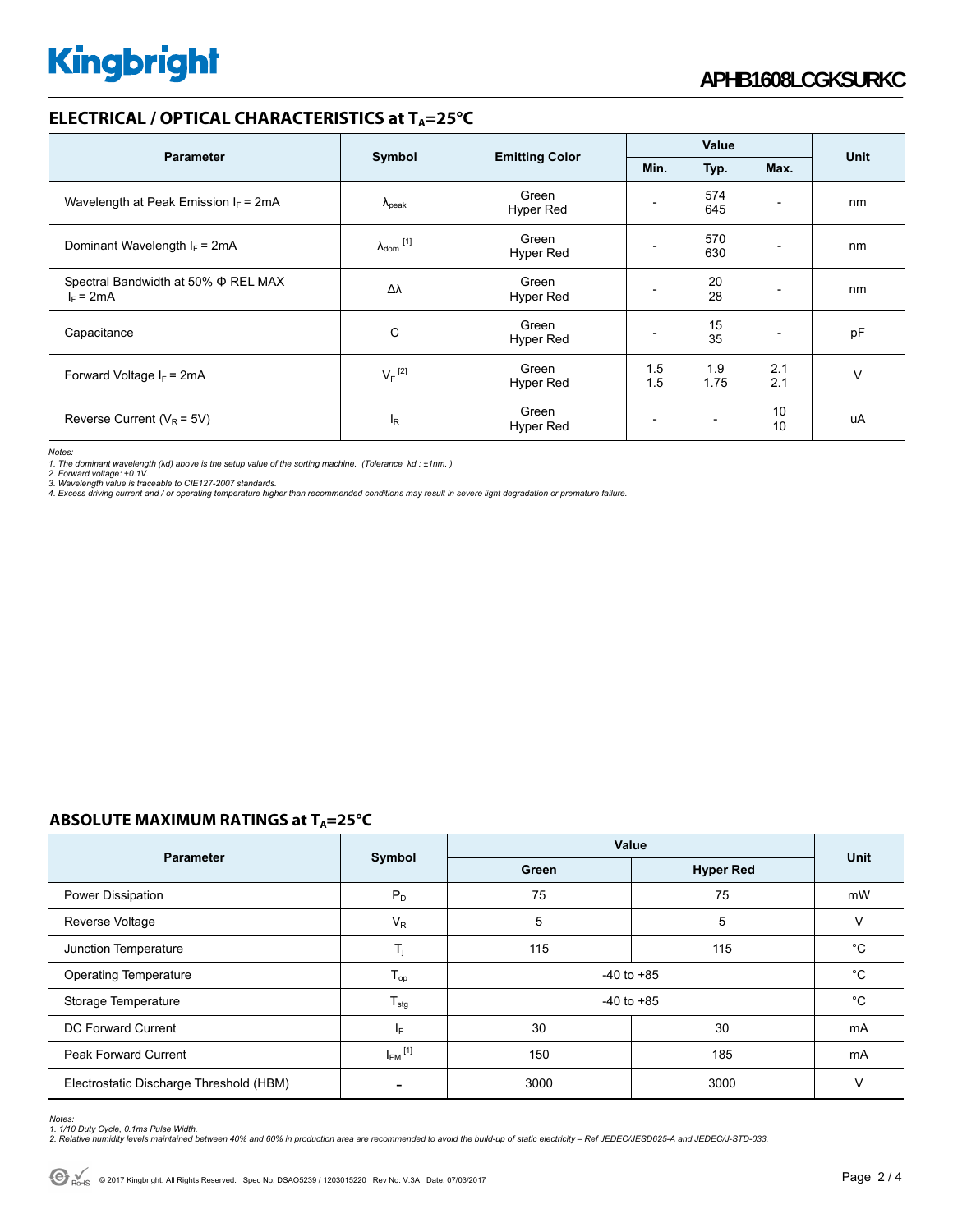# **Kingbright**

### **TECHNICAL DATA**



### **SPATIAL DISTRIBUTION**



**GREEN** 





© <sub>POHS</sub> © 2017 Kingbright. All Rights Reserved. Spec No: DSAO5239 / 1203015220 Rev No: V.3A Date: 07/03/2017 **Page 3 / 4**